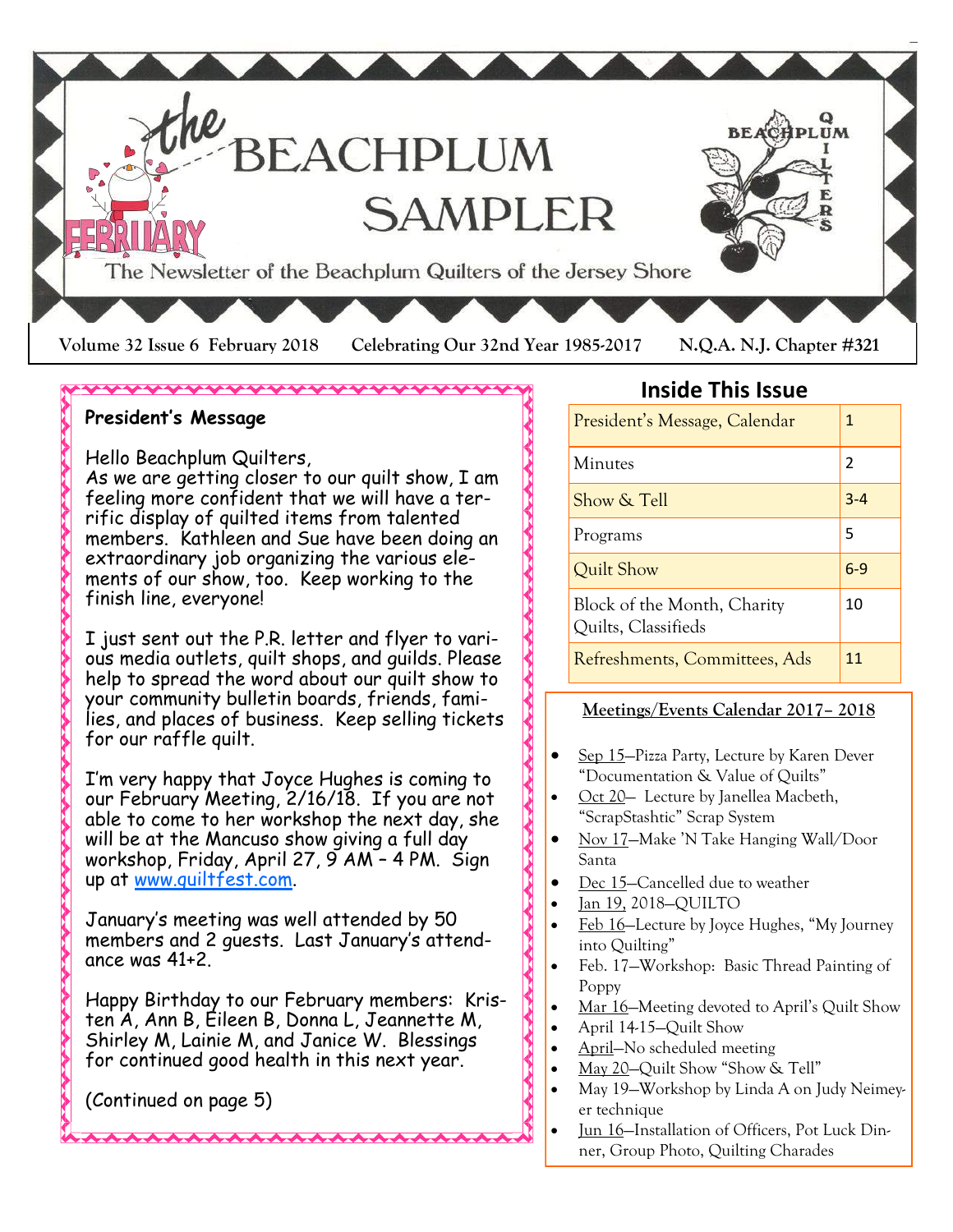#### **Minutes of January 19, 2018 Meeting**

Meeting was called to order at 6:30 pm by President, Laurie S. Members and guests (Nancy L., and Ann B.'s mother, Doris) were welcomed. Quilt Show registration cards and story card forms available. Information on free eye screening available courtesy of Sue B. **Workshops**: Sign-up sheet for "Basic Thread Painting" workshop by Joyce Hughes on Saturday, February 17<sup>th</sup>. The pattern is Poppies. Mettler threads are preferred and will be on sale if you need them. Class fee - \$25 and kit fee - \$15. Future workshop by Linda Applegate in May- details to follow. Kim G. donated felt for Santa's beard (November project). **Quilt Block Attendance Card** – Road to Oklahoma block was chosen for this month. Dakota Star block was also available for the cancelled December meeting.

Motion made to approve **minutes** from November meeting by Dona S. Seconded by Lorraine H. Passed.

**Treasurer's Report** (Ann B.) – Beginning balance - \$9368.76. Total receipts - \$370.09. Total expenses - \$371.84. Ending balance - \$9367.01. Motion made to approve report by Dona S. Seconded by Sharon M. Passed.

**Charity Quilts** (Pat T./Jeannette M.) – Next Sit and Sew will be held March 10<sup>th</sup> from 10-4 at the Methodist Church. Thank you letter received from Oceans of Love for donated quilt.

**Block of the Month** (Mary Lou G./Pat McC.) – Three new patterns are on website – March to June plus another butterfly pattern.

**Mini Quilt Auction** (Liz H.) – Still accepting mini quilts for the show. 32 received to date. Liz will be stepping down as chair and will mentor any member who is interested.

**Challenge Quilt** (Deb P./Kim G.) – Rules published in January newsletter. Don't forget to provide a photo and complete registration form, story card as well as index card that was included in your packet. **Country Store** (Kristen A.)– Still accepting fabric donations of all types.

**Raffle Tickets** (Pat L.) – \$385 in raffle sales turned in this evening. Sign up for Mancuso Show April 26- 29 in Edison, NJ. Sunday's volunteers will pull the winning ticket for the Quilt. Details on "how to" will be provided.

**Quilt Show 2018** (Kathleen C./Sue B.) – All is going well. Looking for volunteers to fill various jobs at show (covering vendors during breaks – see Dina N.). Two volunteers are needed to register quilts on Wednesday, April 11<sup>th</sup>. Facebook page created to advertise quilt show and promote membership.

**Quilt Show Demonstrations** (Paula P.) – If you are interested in demonstrating a quilting technique at the show, please sign up with date and time you prefer.

**Baskets** (Gloria S.) – Please bring in donations for baskets. Themes: Women's Accessories, Liquor and Chocolate, Baby, Garden, Coffee and Tea, Italian, Quilting. Monetary donations also accepted. Richard H. will be donating a sewing caddie for raffle.

**Door Prizes** (Diane C.) – Won by Ellen H., Lainie M., Paula P., Joyce W., Joann McC., Janet P., MaryLou G., Dona S., Ann B., Sharon M. and Lorraine H.

**Show and Tell** (Sherise B.) – Many beautiful quilts were displayed by our talented members.

**Program** (Gloria S.) – Members played QUILTO. Many prizes were won!

Meeting adjourned at 9:00 pm.

Respectfully submitted by: Kim Gimblette, Recording Secretary (with thanks to Deb Perks for taking the minutes)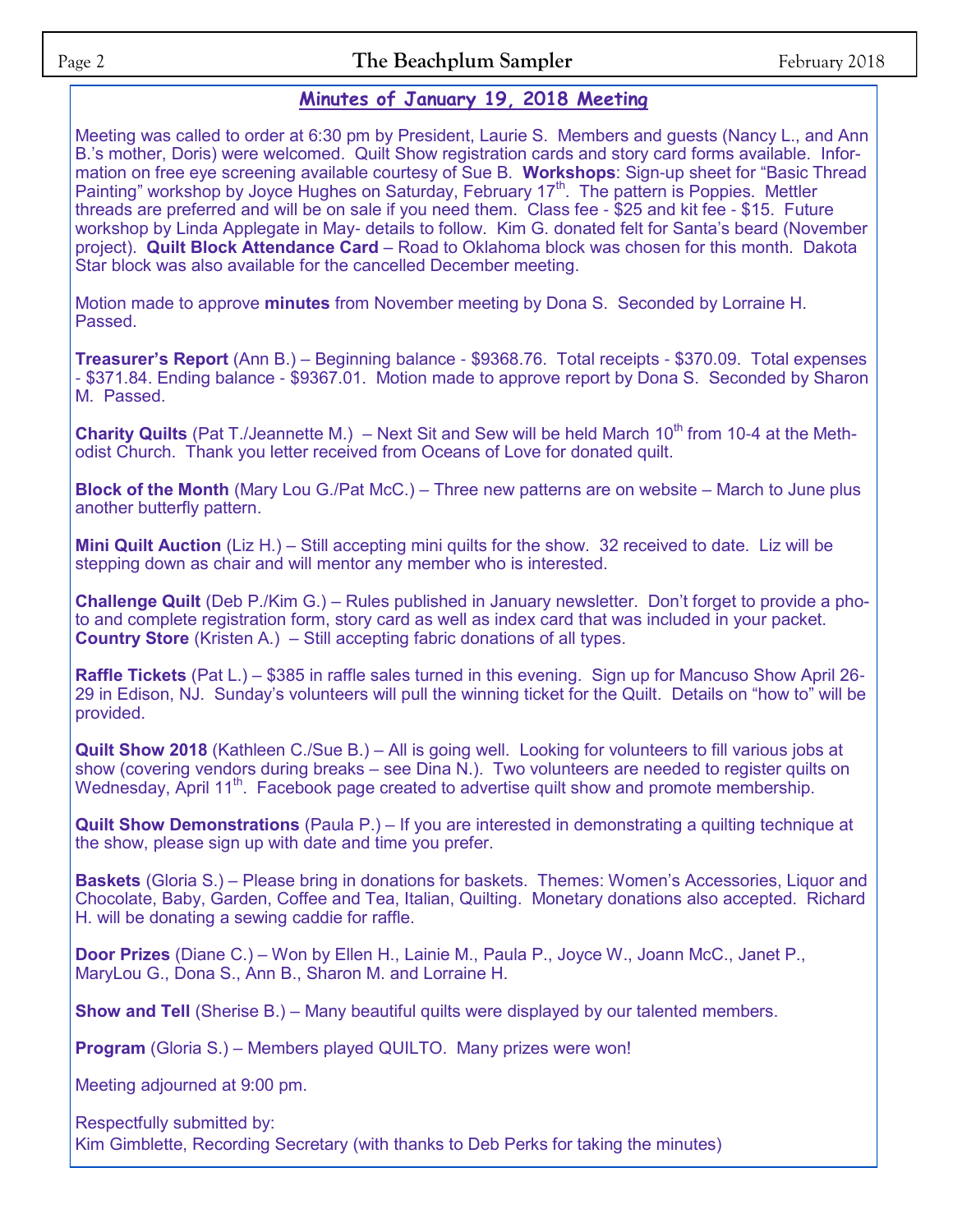### Page 3 **The Beachplum Sampler** February 2018

### Show & Tell January 2018

- Kathleen C—Pinwheels for Willa Anne
- Joyce W—Three quilts for small quilt auction
- Mary Lou G—Charity quilt
- Jo Ann McC—Table runner grab bag made by Rita R
- Rita R—Two table runner grab bags made by Liz H
- Janet P—Four charity quilts
- Debbie P—Make and take Santa wall hanging
- Jane S—Multicolor batiks wall hanging
- Connie S—Placemats, stack 'n whack
- Ann B—3-D radiant star
- Nancy W—Rose garden, hand me down rose squares
- Valarie C—Scrap quilt for donation, boy theme 2
- Mary G—Queen size quilt
- Jeannette M—Table runner













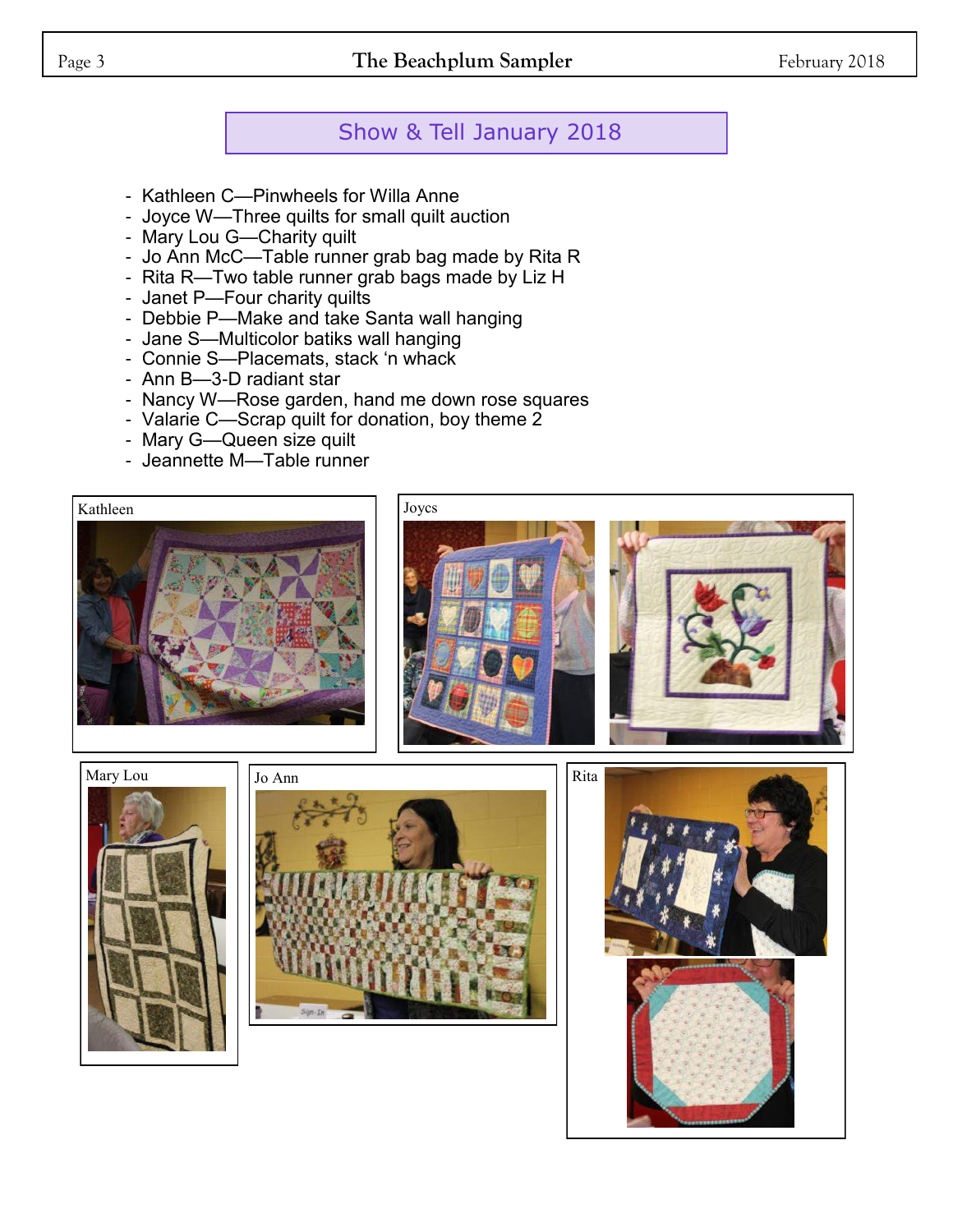### Show & Tell January 2018 (cont)

Janet





























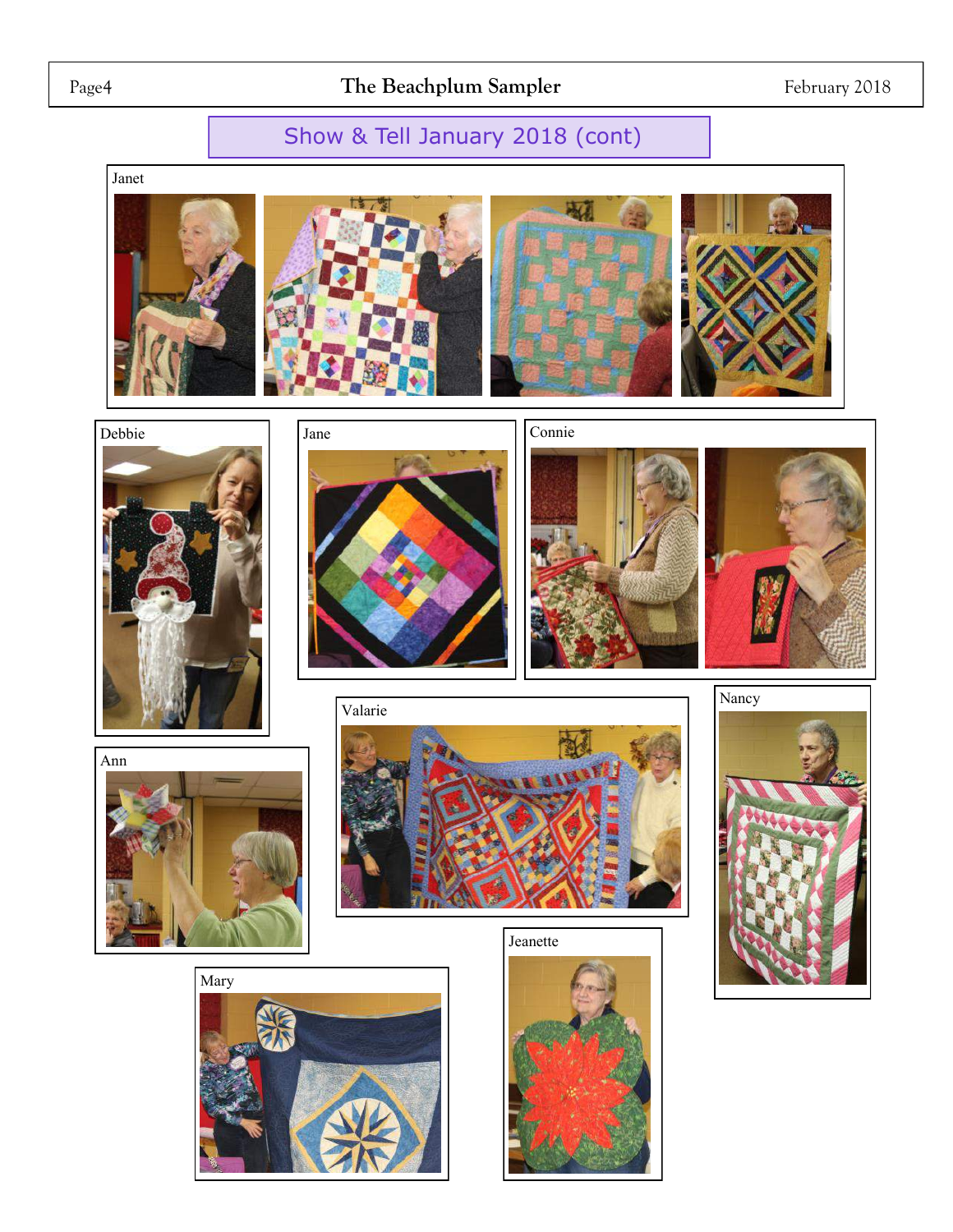# *HAPPY VALENTINE'S DAY! PROGRAMS*



*FEBRUARY:* Joyce Hughes will speak on "My Journey into Quilting" and we be treated with a workshop on Thread Painting of Poppies.

*MARCH:* There will not be any scheduled program, this meeting will be dedicated to our upcoming Quilt Show in April.

*APRIL:* Quilt Show (no meeting will be scheduled).

*MAY*: In lieu of the regular "Show & Tell" we'll be having all of our members who entered their fabulous quilts at the Quilt Show. Displayed will be Best in Show, Judges Choice,  $1^{st}$ ,  $\,$ 2<sup>nd</sup> & 3<sup>rd</sup> place. Members will give a brief description on what inspired them. We also welcome all the entries shown as a whole so that all the beautiful quilts can be viewed by all of our Members.

*Linda A:* Will be doing a workshop on the Judy Niemeyer paper piecing technique on Saturday, May 19, 2018. Additional information to follow and picture of placement. I'm anticipating this will be a GREAT workshop for all of us.

*June:* We'll celebrate with our pot luck dinner, group photo and installation of officers. We'll finish the year with Charades and the winning team will win prizes.

Submitted by,

Gloria Squicciarini

#### **President's Message (continued from front page)**

Remember to consider stepping up to the commitment of serving your guild as Board members step down. See me at the February meeting or send me an email message if you want to join the ballot. We need your help to continue to offer wonderful programs to our members.

Vacancies: President, Vice President, Programs, Treasurer, Secretary, Webmaster, Fund Raising, P.R.

Happy Quilting!

Laurie VS

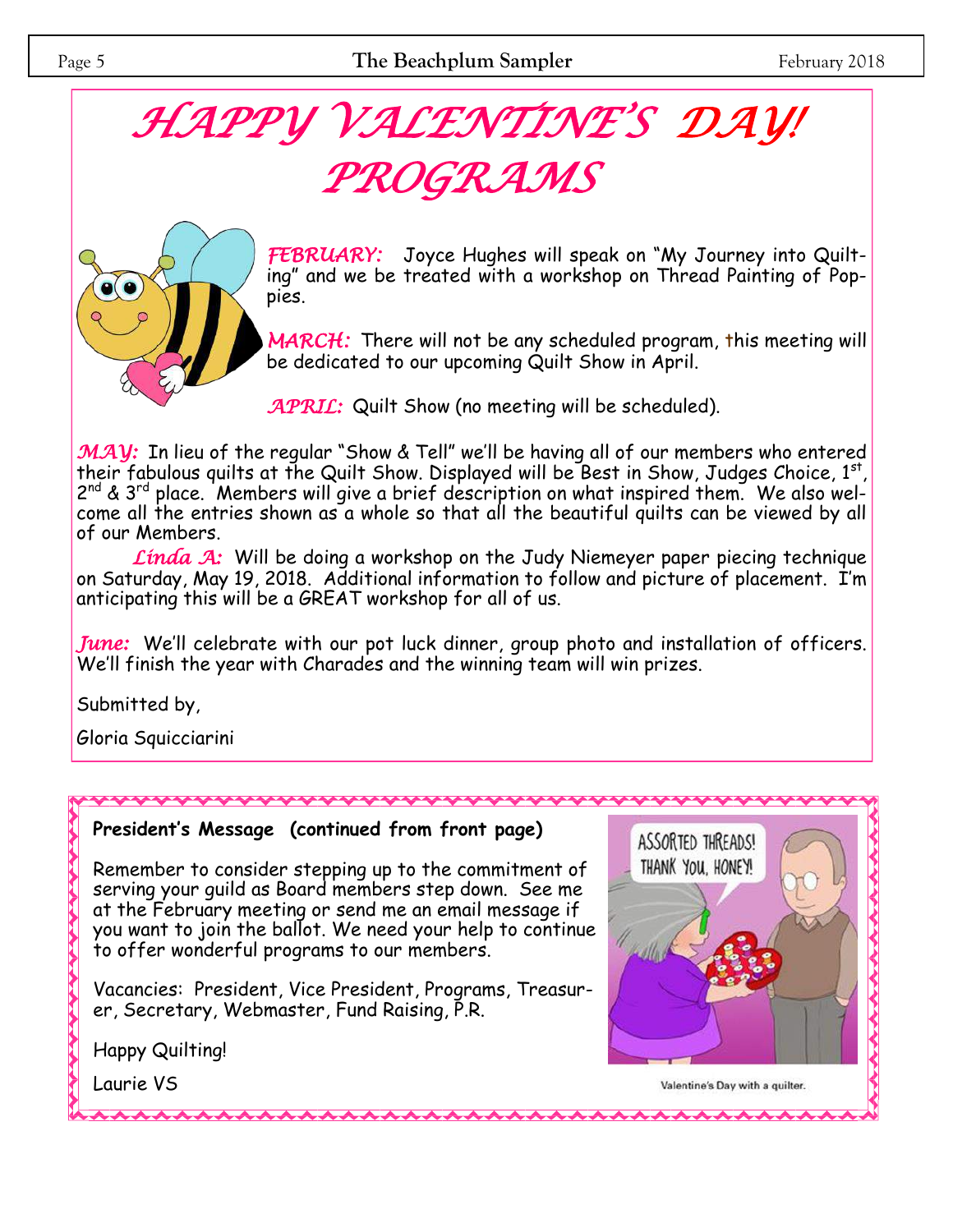### Quilt Show Committees

This is the current Quilt Show committee list. Please contact Kathleen Cox or Sue Bafle for any changes or additions to the committees. Committee sign up sheet will be on the front table at our February 2018 monthly meeting.

|                             | Chairperson                              |
|-----------------------------|------------------------------------------|
| <b>Quilt Show Co-Chairs</b> | Kathleen C<br>Sue B                      |
| <b>Admissions</b>           | Donna S                                  |
| <b>Ambience</b>             | Gloria S                                 |
| <b>Basket Raffle</b>        | Gloria S<br>Erma H                       |
| <b>Challenge</b>            | Debbie P<br>Kim G                        |
| <b>Country Store</b>        | Kristin A<br>Sharon M<br>Mary P<br>Pat T |
| <b>Door Prizes</b>          | Susan S<br>Marlene S                     |
| New memberships             | Paula P<br>Marlene S                     |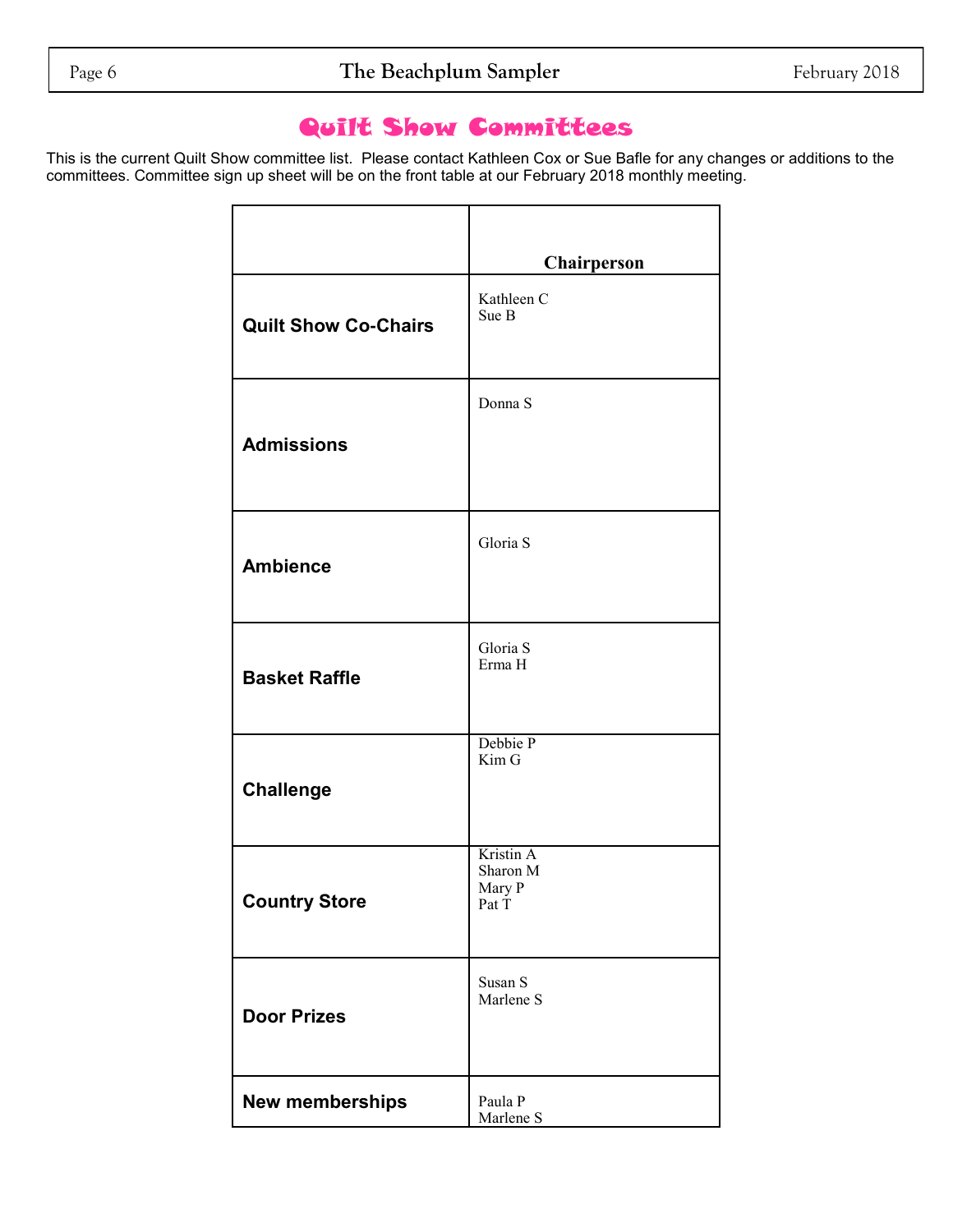### Quilt Show Committees (cont)

| <b>Judging &amp; Scribes</b>  | Ellen H<br>Kristin A<br>Gloria S<br>Susan S<br>Rita R (quilt turner)<br>Jo Ann M (quilt turner) |
|-------------------------------|-------------------------------------------------------------------------------------------------|
| <b>Story Cards</b>            | Ann B                                                                                           |
| <b>Mini Quilt Auction</b>     | Ruth S<br>Liz H                                                                                 |
| Photography                   | Laurie S                                                                                        |
| <b>Publicity</b>              | Laurie S                                                                                        |
| <b>Quilting Demo</b>          | Paula P                                                                                         |
| <b>Raffle Quilt Marketing</b> | Pat L                                                                                           |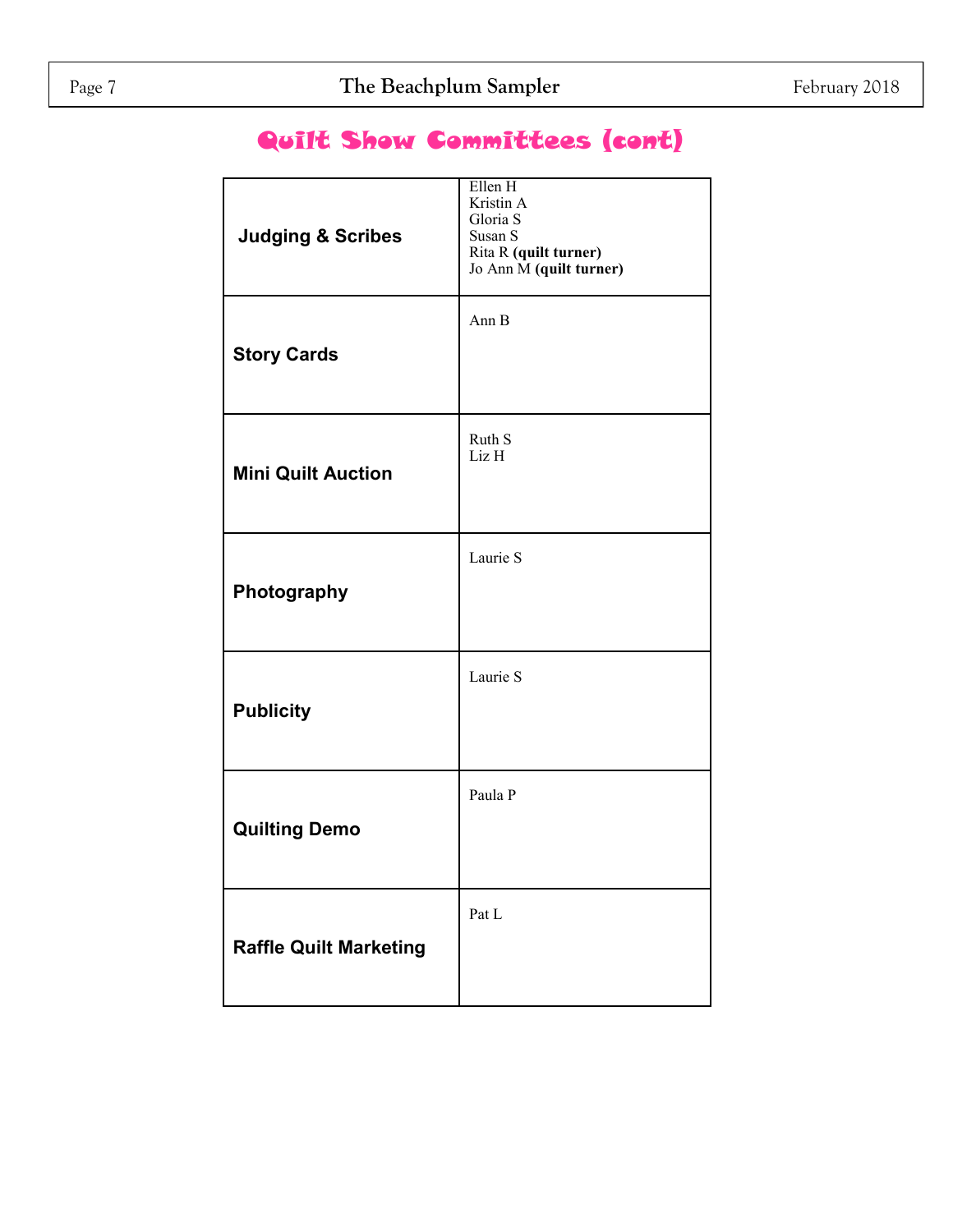### Quilt Show Committees (cont)

| <b>Raffle Quilt Tickets</b><br>(ticket sale at show) | Lorraine H<br>Kathy M<br>Pat L                                               |
|------------------------------------------------------|------------------------------------------------------------------------------|
| <b>Registration</b>                                  | Kathy M                                                                      |
| Setup, Breakdown &<br><b>Storage</b>                 | Cathy S<br>Barbara E<br>Joann M<br>Connie S<br>Barbara L<br>Paula P<br>Pru P |
| <b>White gloves</b>                                  | Joyce W (helper)<br>Barbara E<br>Joann M                                     |
| <b>Charity quilt scrape</b><br>book                  | Jeannette M                                                                  |
| <b>Vendors</b>                                       | Dina N                                                                       |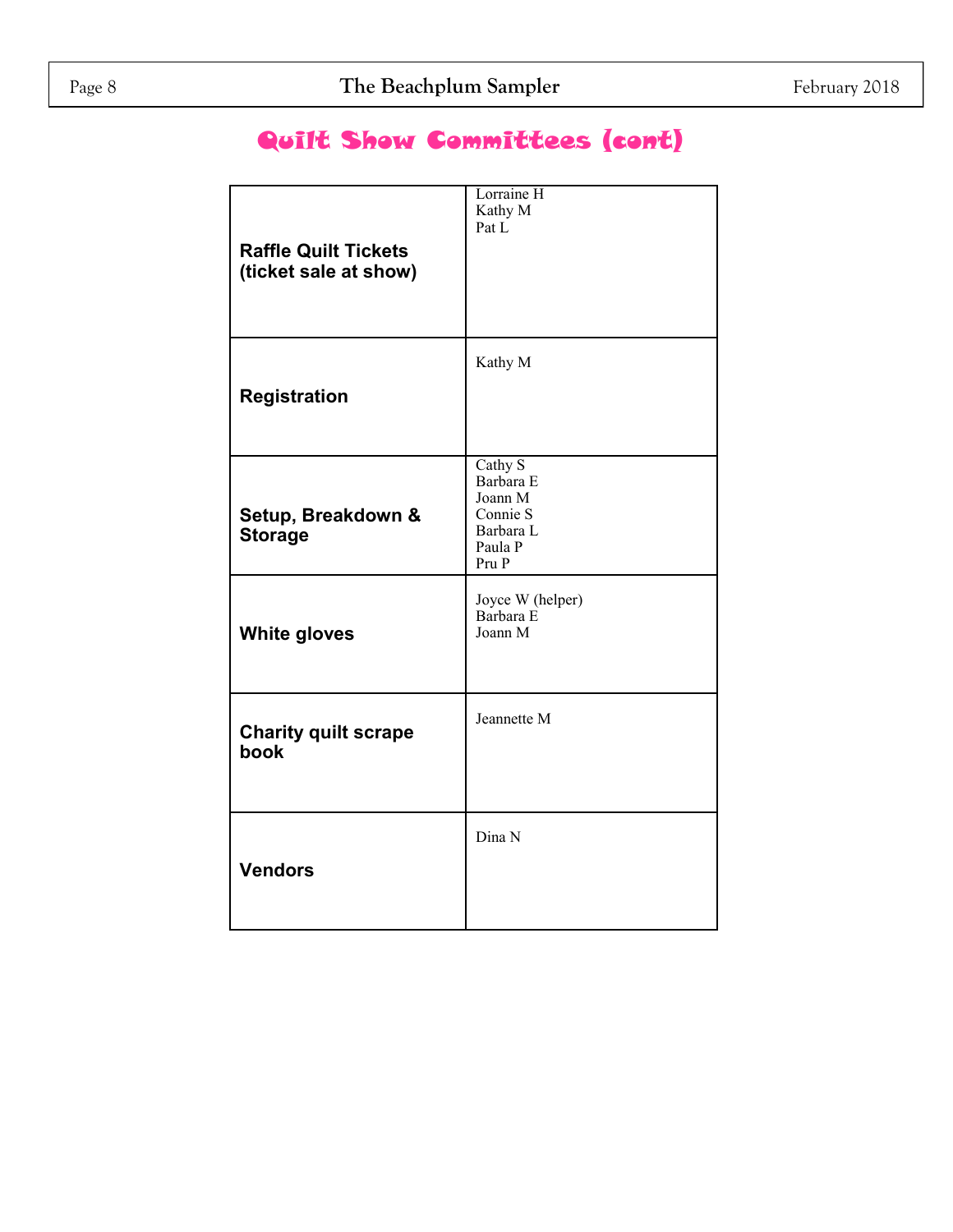### Quilt Show Committees (cont)

| <b>Viewers Choice</b> | Debbie P<br>Kim G   |
|-----------------------|---------------------|
| <b>Show Insurance</b> | Kathleen C<br>Sue B |

### **Quilt Challenge 2018**

We are getting down to the wire, Challenge Quilts due at the March Meeting.

Remember to bring your quilt in a pillow case with your contact information on the outside. Include inside the pillow case your registration form, picture, story card and index card filled out with the necessary information.

Looking forward to seeing everyone's creativity!

Any questions or concerns please contact Debbie P. or Kim G.

## **February's QUILTO**

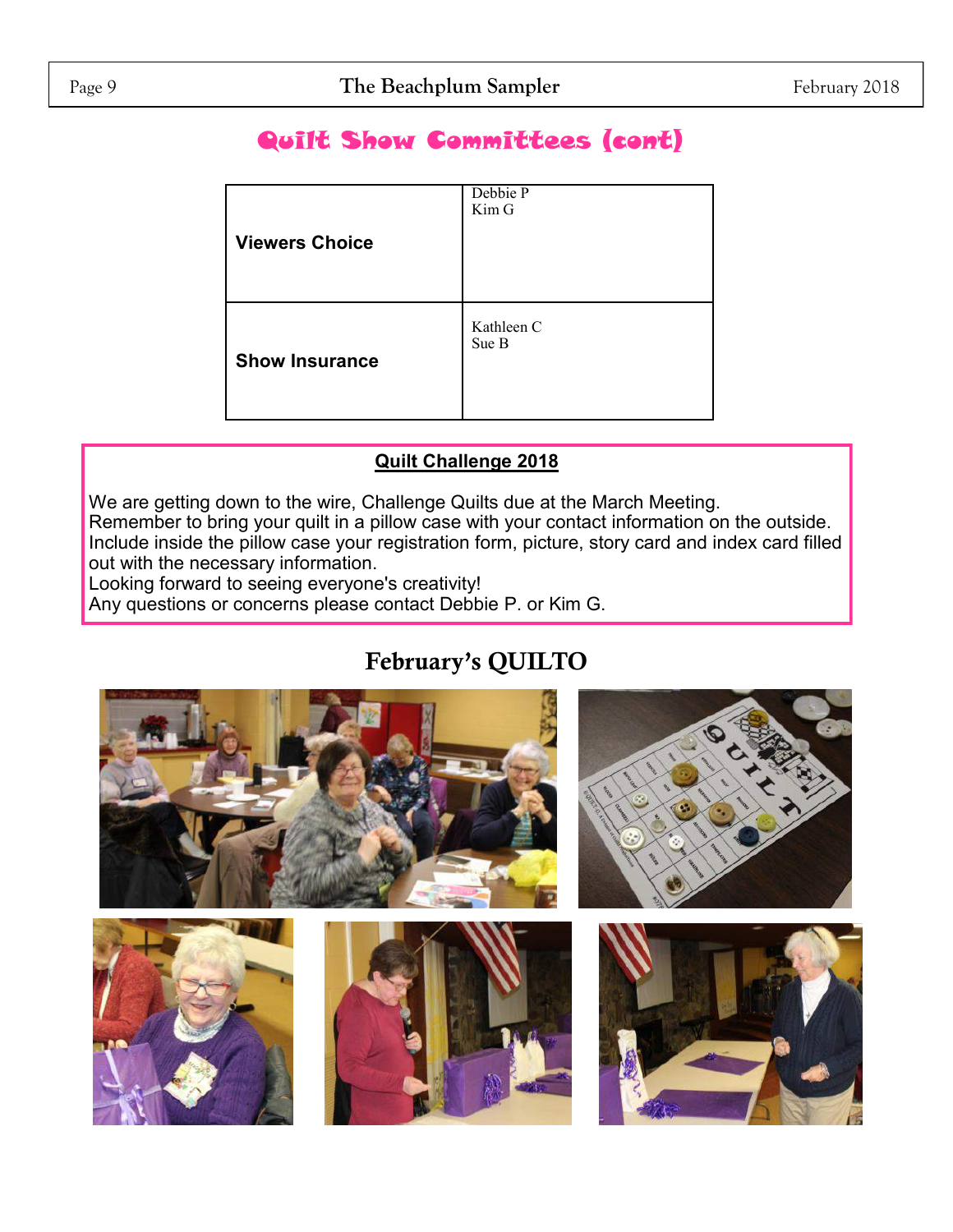### Page 10 **The Beachplum Sampler** February 2018



hawkin. Used 3 times.Model # TL 98Q-an older model. Asking price reduced from \$850 to \$650. Contact Leslie Pascale at 609-548-2514. Includes bobbins, needles, pattern, original machine box, manual, factory CD